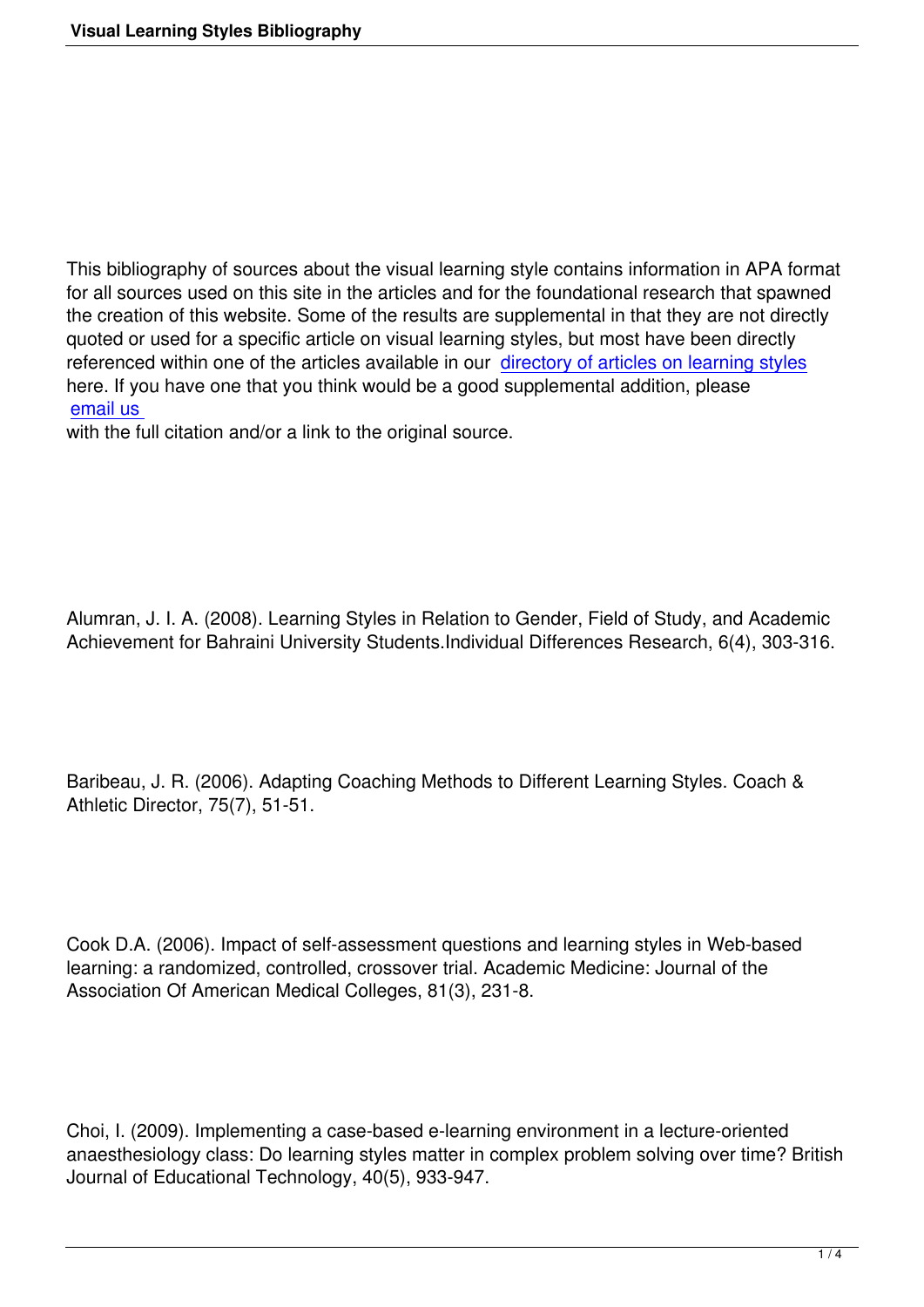Gravenhorst, R. M. (2007). Student Learning Styles and Academic Performance in a Non-traditional Anatomy Course. Journal of Dance Education, 7(2), 38-46

Fatt Poon Teng, J. (2000). Understanding the Learning Styles of Students: Implications for Educators. International Journal of Sociology & Social Policy, 20(11/12), 31-45. Kraemer. (2009). The Neural Correlates of Visual and Verbal Cognitive Styles. Journal of Neuroscience, 29(12), 3792-3798.

Kirby, John R., Moore, Phillip J. (1988).Verbal and visual learning styles. Contemporary Educational Psychology (13). 169-184.

Laight D.W. (2004). Attitudes to concept maps as a teaching/learning activity in undergraduate health professional education: influence of preferred learning style. Medical Teacher, 26(3), 229-33.

Lisle A.M. (2007). Assessing learning styles of adults with intellectual difficulties. Journal Of Intellectual Disabilities: JOID, 11(1), 23-45.

Lincoln. (2006). Learning Styles of ESL Students in Community Colleges.Community College Journal of Research, 30(5-6), 485-500.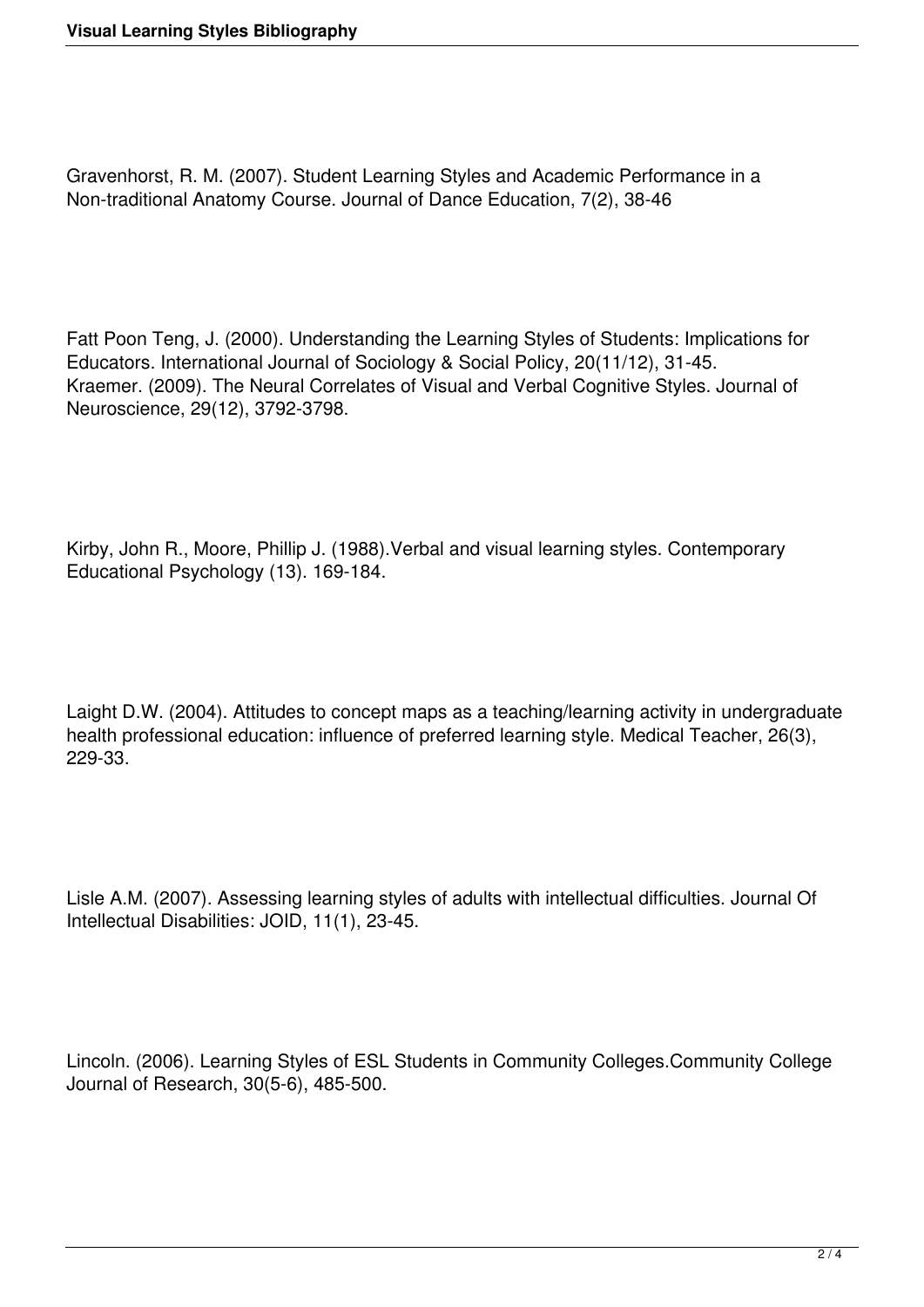Litzinger, T.A., Ha Lee, S., Wise, J.C., & Felder, R. (2005). A study of the reliability and validity of the Felder-Solomon Index of Learning Styles. Proceedings of the 2005 American Society for Engineering Education.

Mayer. (2003). Three Facets of Visual and Verbal Learners: Cognitive Ability, Cognitive Style, and Learning Preference. Journal of Educational Psychology, 95(4), 833-846.

Mixon, K. (2004). Three Learning Styles... Four Steps to Reach Them. Teaching Music, 11(4), 48-52.

Oakland, T. (2000). Temperament-based Learning Styles of Visually Impaired Students. Journal of Visual Impairment & Blindness, 94(1), 26-33.

Olapiriyakul, K. (2006). A guide to establishing hybrid learning courses: Employing information technology to create a new learning experience, and a case study. The Internet and Higher Education, 9(4), 287-301.

Pashler. (2009). Learning Styles: Concepts and Evidence. Psychological Science in the Public Interest, 9(3), 105-119.

Ross, J., & Schulz, R. (1999). Using the World Wide Web to Accommodate Diverse Learning Styles. College Teaching, 47(4), 123.